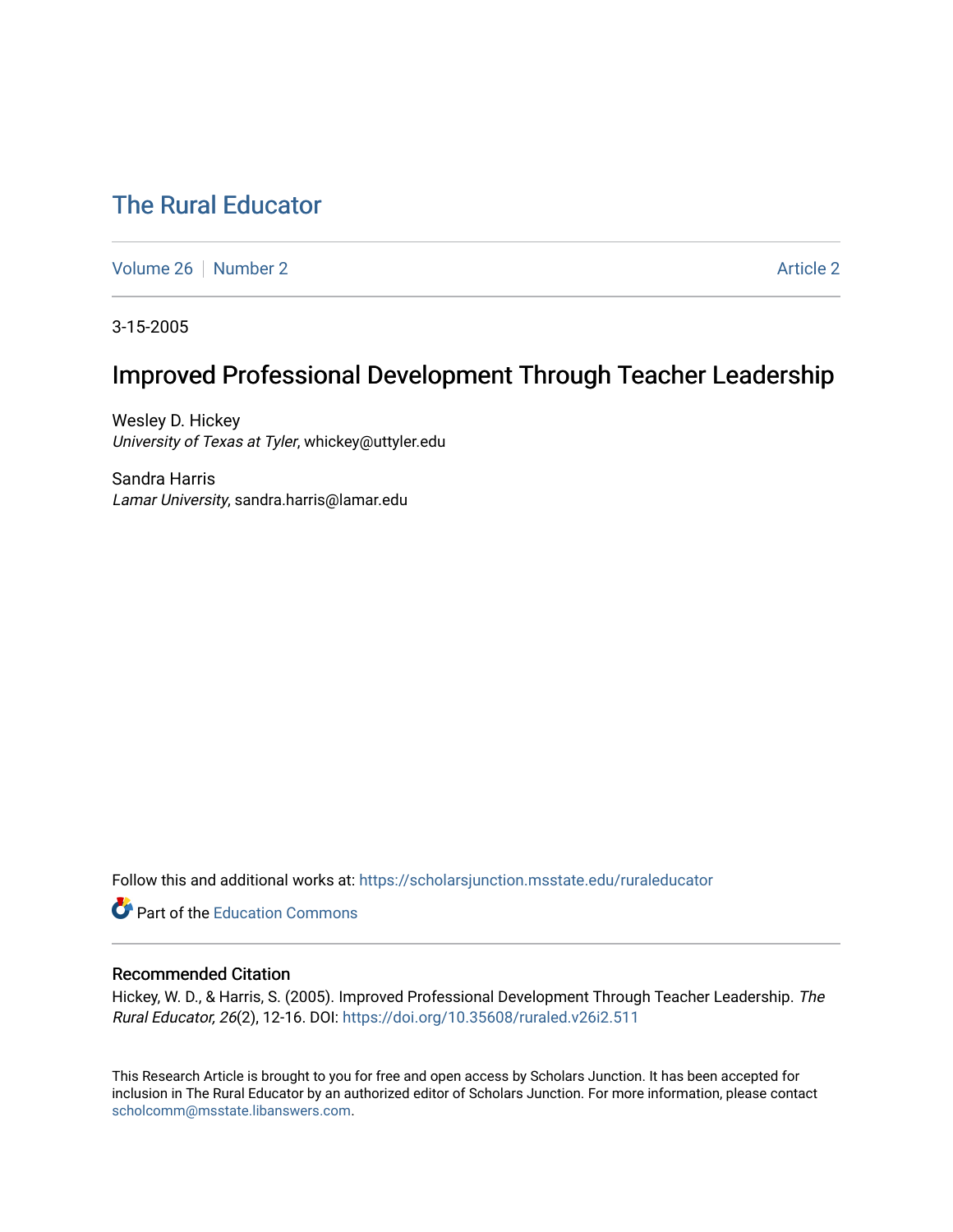# **Improved Professional Development Through Teacher Leadership**

**Wesley D. Hickey** 

*University of Texas at Tyler*  **Sandra Harris** 

*Lamar University* 

*Research suggests the need to provide leadership opportunities for teachers within school settings in order to*  increase professional collaboration and community. This research explored one rural district's professional *development model, which was evaluated to determine its potential in developing teacher leaders. This district's professional development model utilized their exemplary teachers to develop other teachers through formal presentations that were traditionally taught by non-district experts. This study utilized a practitioner research methodology to determine effectiveness of using teachers as leaders. Data were collected to determine the impact on the teacher leaders and the effectiveness of the presentations as perceived by the overall teaching faculty. The results suggest an overall positive experience for teachers, as well as an increase in collaboration. In addition, teacher presenters believed their participation in staff development increased faculty effectiveness and increased the perception of the teacher presenters as leaders within the district.* 

Quality professional development that leads to school improvement is one of the most important influences on student achievement that occurs in school districts (Sergiovanni, 1996). Often these efforts are impersonal, as outside consultants are utilized for the impetus toward improvement. Research posits that improving collaboration, community, and professionalism among teachers is needed (Sergiovanni, 1996). This leads to the suggestion that involving district professional teachers in local professional development activities may have the impact of spotlighting specific skills while personalizing the process.

This article explores the idea of teachers as leaders and presents findings from the use of teachers as presenters during a district's professional development. This article explores the idea of teachers as leaders and presents findings that resulted from the use of teachers as presenters in one district's professional development program. The study utilized a practitioner research methodology, framed around the concepts of (a) teachers as experts, (b) collaboration in school organizations, and (c) teacher leadership. The results of this practitioner research suggest that utilizing teachers to present before their peers provides several benefits. These include increased collaboration, teamwork, and teacher leadership. These benefits are important to all schools, but perhaps more so for rural schools that have relatively small numbers of teachers and minimal funds for teacher development. Rural schools require more efficient and effective use of limited human and financial resources.

This paper will address four topics of research that provided the justification for this study. First, there will be a discussion of the foundation of practitioner research, which represents the basis of this study. Second, there will be a discussion of teachers as experts who can offer unique perspectives to their peers. Third, the need for collaborative efforts in school organizations will be addressed. Fourth, the utilization of teachers as leaders and the unique contributions they can create will be addressed.

#### *Practitioner Research*

Practitioner research is a method designed to help create a better understanding of events within the local environment. This research takes its origins from the work of Dewey and Lewin, as well as others who have sought methods of research to bridge theory and practice. Anderson, Herr, and Nihlen (1994) stated:

> As school practitioners become more active in sharing their work and practitioner research becomes a broadbased movement, practitioner research has the potential to reject the dualistic hierarchies of university and school, knowledge and action, theory and practice. It has the potential to become a truly grassroots, democratic movement of knowledge production and educational and social change (p. 23).

Practitioner research integrates theory and practice, and provides the researcher the data to provide meaningful change (Anderson et al., 1994).

Practitioner research has several characteristics other than integration of theory and practice that make it appealing at the grassroots level. First, the social impact of the research is set within the historical context of the environment being studied. Second, the dialogue generated through the research personalizes the subject. Third, the research and researched become one. Fourth, the process produces a knowledge base that can be used to improve social conditions. Last, the results of the research can be used immediately to improve the local environment (Anderson et al., 1994).

Practitioner research has been further supported by the work of Lincoln and Guba (1985) who stressed the value of naturalistic inquiry, a form of qualitative research that considers the importance of the researcher being directly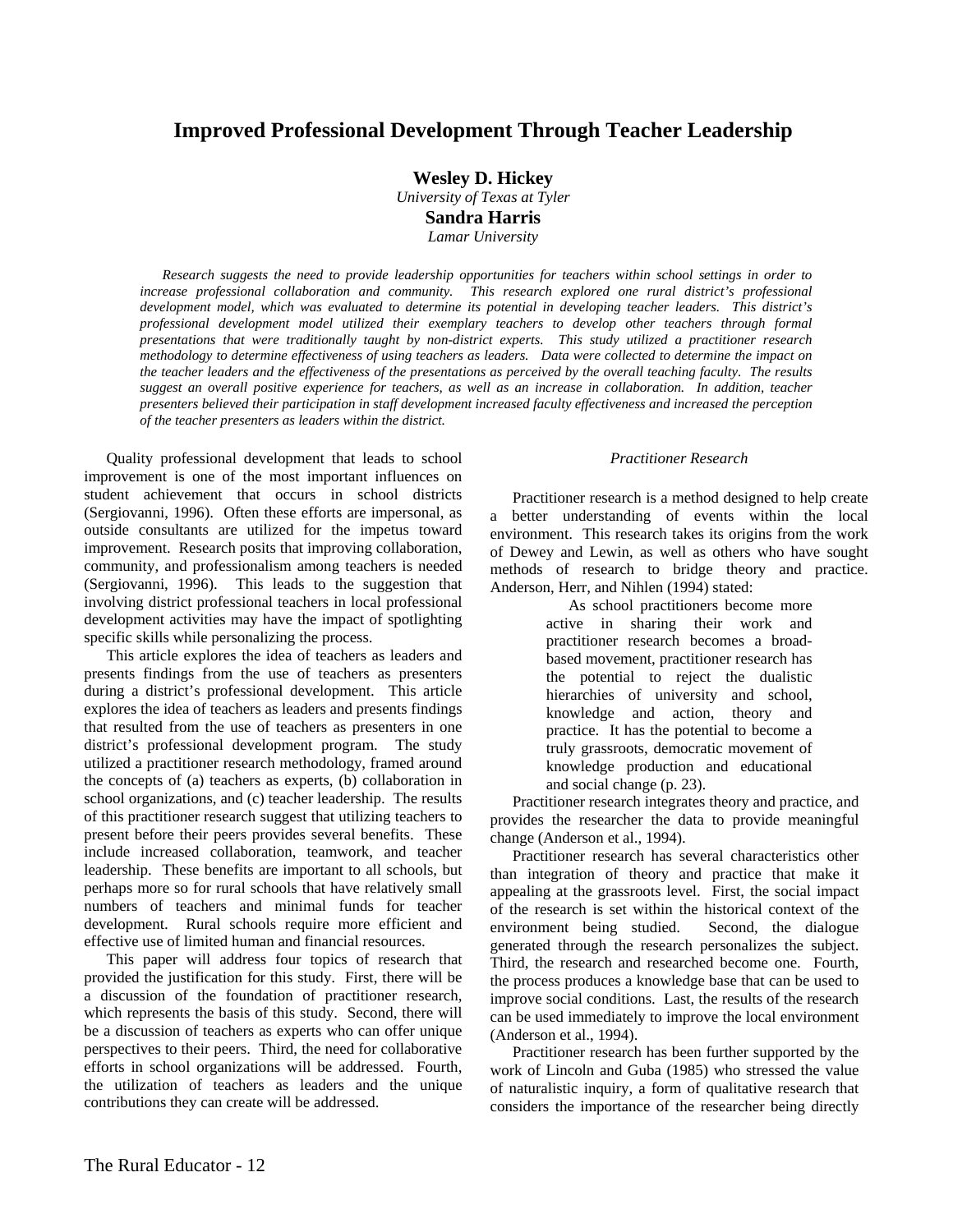involved in the research problem. Lincoln and Guba questioned the need for validity, focusing instead on the trustworthiness of the data, which is established when the researchers feel data are credible based upon their experience in the research (Lincoln & Guba).

Anderson et al. (1994) wrote of five types of validity in practitioner research. First, there is democratic validity, which takes into account collaborative processes and multiple perspectives in the research. Second, outcome validity views the extent to which the action resolves the problem being studied. Third, process validity, which is related to outcome validity, determines whether the process is aligned with desired outcomes. Fourth, catalytic validity determines the extent that the action focuses participants toward a greater understanding of active knowledge. Last, dialogic validity is a review of the research by the participants through collaborative processes.

Practitioner research focuses upon the local environment, obtaining information in a naturalistic setting by researchers within the system searching for the data that may lead to organizational improvement (Anderson et al., 1994). Although there may be limits to the generalizability of the data, Lincoln and Guba (1985) stated that the ability to generalize the data is the responsibility of the individual who takes the research to new environments.

# *Teachers as Experts*

Classroom teachers have diverse talents and abilities. Some instructors incorporate skills, such as cooperative learning, with an artistic flair, utilizing the students to create synergistic energy. Other teachers create learning environments through laboratories, inquiry, or lecture. Belasco and Stayer (1993) described the diverse talents of any organization as intellectual capital. Intellectual capital is the source of ideas and knowledge within any institution that can improve operations if used properly. Education, with its employee base of well-educated teachers, has an enormous quantity of intellectual capital that is often left untapped.

Teachers have a practical perspective of the needs of a school that transcends the knowledge of an outside expert. This understanding of needs provides for personalized ideas designed to improve the organization. Allowing employees to participate in profound ways increases the sense of ownership that exists. According to Donaldson (2001), "In a school where every adult is both 'shaper and shaped,' each person owns a share of influence and responsibility not just over her individual job but over school-wide concerns as well" (p. 41). Donaldson further addressed a need for schools to provide teachers with leadership opportunities outside of the classroom, providing a means for growth. These leadership opportunities increase a teacher's spectrum of influence as well as provide the resistance associated with improvement.

Improvement occurs in organizations that utilize their intellectual capital because employees understand the formal and informal power associations more intimately than any hierarchical leader. Teachers and other staff members have a greater expertise of their situation, including information on students, parents, and other teachers, than most individuals in positions of formal authority (Donaldson, 2001).

Utilizing this base of expertise is important in a school, and Donaldson (2001) encourages the development of leadership in teachers along with the need for increasing collegiality, collaboration, and nurturing relationships. The creation of a dynamic that improves all of these traits can be valuable to any school wanting to improve the achievement of students through the personal development of teachers.

# *Collaboration in Organizations*

The structure of schools often creates isolated pockets among teachers. Teachers move to their classroom and stay there for many hours during the day, devoid of adult human interaction. This occurs as an outcome of the institutional structure of schools, however evidence exists for the need to encourage teachers to work together in order to improve instruction (Hargreaves,1994; Kouzes & Posner, 1995; Donaldson, 2001).

Collaboration provides the means for developing a synergistic dynamic that utilizes the intellectual capital (Belasco & Stayer, 1993) of the group. In order to create a climate that encourages movement toward a common goal, the opportunity for teachers to share with one another is an integral step. Schools need to have teachers who perform as a concerted unit focused upon core values and a moral purpose; therefore, addressing the needs of the institution is best accomplished in an environment of collaboration (Donaldson, 2001).

The pedagogy and professional responsibility standards include the need to work and share with other professionals. These duties include the requirement to "engage in collaborative decision making and problem solving with other educators to support students' learning and wellbeing" as well as "participate in decision making, problem solving, and sharing ideas and expertise" (Texas State Board of Educator Certification, p. 14). Collaboration should not be an option for teachers, but a professional responsibility. Clearly, the process of sharing ideas in a collaborative environment improves the quality of education for students.

# *Teachers as Leaders*

The philosophy of decentralization of decision-making has achieved support over the past decade. This movement occurred due to the organizational improvements that were created through the inclusion of workers in the development of policies and procedures (Hoy & Miskel, 2001).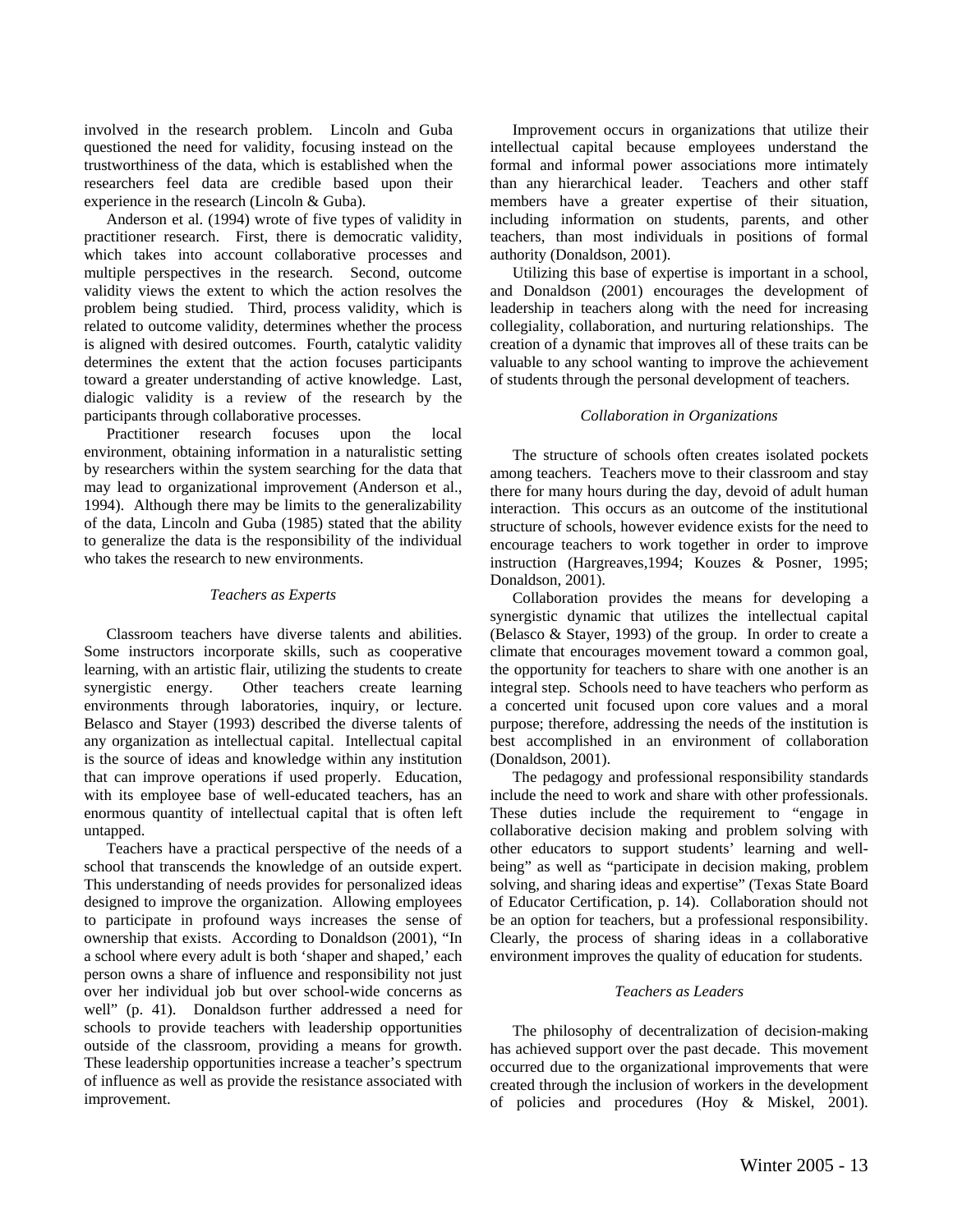Decentralized decision making is effective because teachers recognize obstacles to achievement that exist in current procedures, as they work with them daily. This process is one that allows the faculty to become leaders in the school.

The collaborative process provides the opportunity for groups to participate in leadership decisions and develop a sense of ownership within organizations, but the focus is not on the individual. The teacher is the center of the school, developing the students toward success. They are the leaders of the individual classes and deserve the respect of professionals. This respect often begins with providing greater leadership opportunities in order to create the dynamic of improved personal learning as well as improving the overall school (Schlechty, 2001; Sergiovanni, 1996).

Providing teachers with leadership opportunities not only improves their classroom and the overall school, it provides the organization with professionals who may assume formal roles of administrative leadership in the future. Great organizations have a strong culture that needs to be nurtured through consistent leadership. The development of leaders within the school provides the resources for cultural development consistent with the core values of the institution (Collins & Porras, 1994).

### **Method**

### *Participants*

This study originated in a small rural southern school of 720 students and 62 teachers. During professional development days, nine teachers were asked to present a program that focused on a particular effective teaching practice in which they excelled based upon the evaluations, both formal and informal, of the campus administration. These teachers ranged in age from 25 to 50 years, and

Table 1

Survey – Part 1

*.* 

spanned grade levels from  $3<sup>rd</sup>$  to high school. The nine teacher presenters ranged in experience from 4 to 28 years. The teaching faculty as a whole taught in grades prekindergarten through twelfth, with experience ranging from 0 to 12 years.

### *Data Collection*

This study represented an action research of professional development opportunities during one school year. Part I of the study was a five question Likert-type scale survey given to the nine teachers who had leadership roles during professional development sessions. They were asked to rate on a scale of one to ten, with one being the least positive, their impressions of the experience of presenting to their peers, focusing specifically on the effect their experience had on creating togetherness, collaboration, leadership, and improving teacher performance. The questionnaire represented a fixed response structured interview, which was based upon process, outcome, and catalytic validity (Anderson et al., 1994).

 Part II of this study was a feedback/needs assessment given to all teachers during a professional development day two months before the end of school. The open-ended survey asked teachers to respond to issues during the year. The issue of professional development was prefaced with a verbal reminder of the previous opportunities during the year, specifically mentioning the role of district teachers in presenting material. The openended survey represented a structured interview with democratic validity (Anderson et al., 1994).

# *Results/Discussion*

Part I of the survey, based on a one to ten Likert scale, is shown by the range and means in Table 1

| Question                                                                                           | Range             | Mean |
|----------------------------------------------------------------------------------------------------|-------------------|------|
| 1. To what degree do you feel faculty presenters<br>increased employee togetherness?               | 4 to 10           | 8.88 |
| 2. To what degree do you feel having faculty presenters<br>increases employee collaboration?       | 4 to 10           | 8.89 |
| 3. To what degree did you feel anxiety in regard to<br>presenting to district employees?           | 1 to $10$         | 4.45 |
| 4. To what degree do you feel that your leadership in<br>the district increased due to presenting? | $1$ to $10$       | 6.45 |
| 5. To what degree do you feel that the information<br>presented improved teacher performance?      | $4 \text{ to } 9$ | 7.00 |

 $\overline{a}$ Data indicated that peer-led professional development is strongly perceived by the presenters as increasing faculty togetherness ( $M = 8.88$ ) and collaboration  $(M = 8.89)$ . Also, the presenters indicated to a moderate degree an increase in leadership  $(M = 6.45)$  and improved teacher performance  $(M = 7.00)$ . However, there was clearly some discomfort associated with presenting before peers (*M* = 4.45).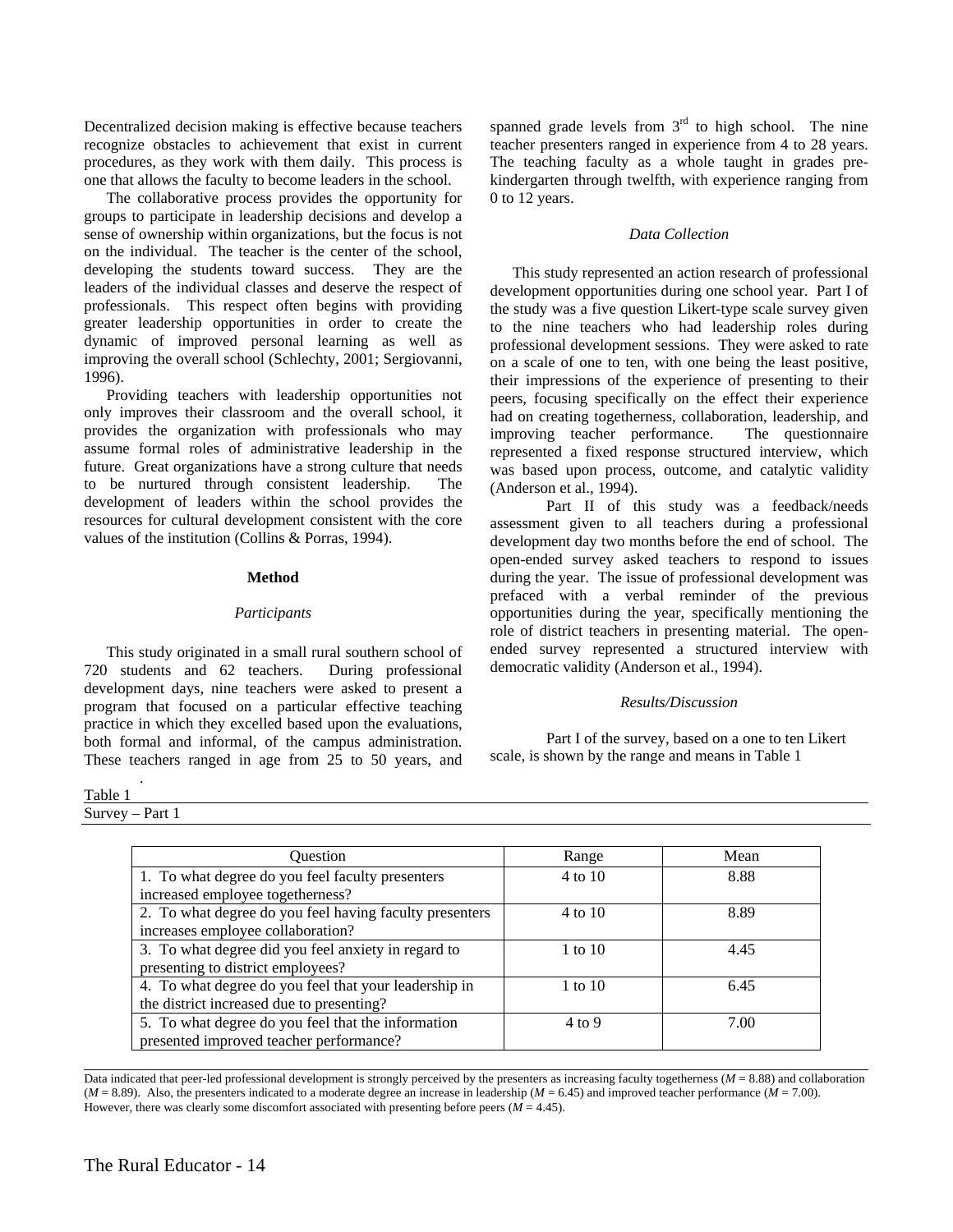Part II of the study were the open-ended responses provided during professional development as to perceptions of presentations during the year, specifically those that utilized teachers. These comments were analyzed by four researchers according to themes that emerged.

The first theme to be examined was that of a generally positive experience with professional development. Analyses of the 52 responses indicated that 33 of the comments were positive, 14 were neutral, and five were constructive. In other words, 63.4% of the teachers had positive feelings about professional development when teachers were used within the district to share expertise. One teacher said, "I have loved it! Never felt it was wasted time! Very effective – needed topics – applicable." Another teacher remarked, "Great opportunity to learn new things and share ideas with other teachers." Counted within the 27% of neutral responses were those with no answer or answers such as "we need a day to communicate within departments and grade levels to prepare for the curriculum." The final 9.6% of the responses represented constructive comments such as "could sometimes be more focused." This critical feedback was considered important in improving professional development in the future.

The second theme that emerged focused on comments directly related to the benefit of seeing peers present. Over one-third of these specifically mentioned seeing fellow teachers discuss their expertise and skills. For example, one teacher wrote, "Enjoyed co-workers presenting!! I have learned some new things, but most enjoyed "seeing" or "hearing" what was going on at each campus and seeing how "what I do" effects the other campuses." Another said, "great – using teacher within the district to share ideas will help any level of teaching." Clearly, there appeared to be a positive impact among many teachers toward seeing their peers share information in professional development.

#### **Conclusion**

A goal of this school district was to develop a strong cultural identity consistent with the core value of improving student achievement. The development of this culture has at its core the desire to utilize teachers as professionals, taking into account their expertise in improving the district. In the past, many of the professional development sessions within districts have only used contracted consultants, but this district's circumstances required individual skills within the district to be showcased and several positive outcomes resulted.

Our results suggested that teachers have positive feelings from professional development led by peers. This positive feeling is important, as a good climate improves the motivation for achievement, thus providing the means for effectiveness. Even the teachers who presented indicated an overall positive experience. The outcomes of teacher togetherness and collaboration received the highest ratings, setting the base for a good feeling tone in the school and

improved effectiveness. To a lesser degree, teacher presenters, even though they indicated some anxiety, believed that their presentations improved performance of the faculty and increased a sense of leadership among peers. This indication is likely misleading, as teachers are often self-effacing in regard to accurately evaluating the effect of their actions among other teachers.

Based on the results of the study, it is suggested that districts incorporate the following six recommendations to encourage the growth of teachers as leaders:

- 1. Identify teacher strengths;
- 2. Match teacher strengths to professional development needs;
- 3. Develop professional development programs with these strengths and needs in mind;
- 4. Provide teachers with time to prepare for their presentation;
- 5. Provide opportunities for informal presentations to reduce anxiety and stress of presenting; and
- 6. Provide time throughout the year to take advantage of collaborative opportunities.

 While this district continues to hire expert consultants for professional development experiences, this is in addition to the use of its own teacher experts. Clearly, the use of teachers as leaders in professional development has provided benefits for this rural district in utilization of human and financial resources. Although further research will aid in clarifying the impact, based on the practice of this district we encourage and recommend the use of teachers as leaders to supplement any current professional development in order to improve togetherness, collaboration, and climate, as well as the use of practitioner research to improve understanding of local practices.

#### **References**

- Anderson, G. L., Herr, K., & Nihlen, A. S. (1994). *Studying your own school. An educator's guide to qualitative practitioner research*. Thousand Oaks, CA: Corwin Press, Inc.
- Belasco, J. A., & Stayer, R. C. (1993). *Flight of the buffalo: Soaring to excellence, learning to let employees lead*. New York: Warner Books.
- Collins, J. C., & Porras, J. I. (1994). *Built to last: Successful habits of visionary companies*. New York: HarperCollins Publishers.
- Donaldson, G. A. (2001). *Cultivating leadership in schools: Connecting people, purpose, and practice*. New York: Teachers College Press.
- Hargreaves, A. (1994). *Changing teachers, changing times: Teachers' work and culture in the postmodern age*. New York: Teachers College Press.